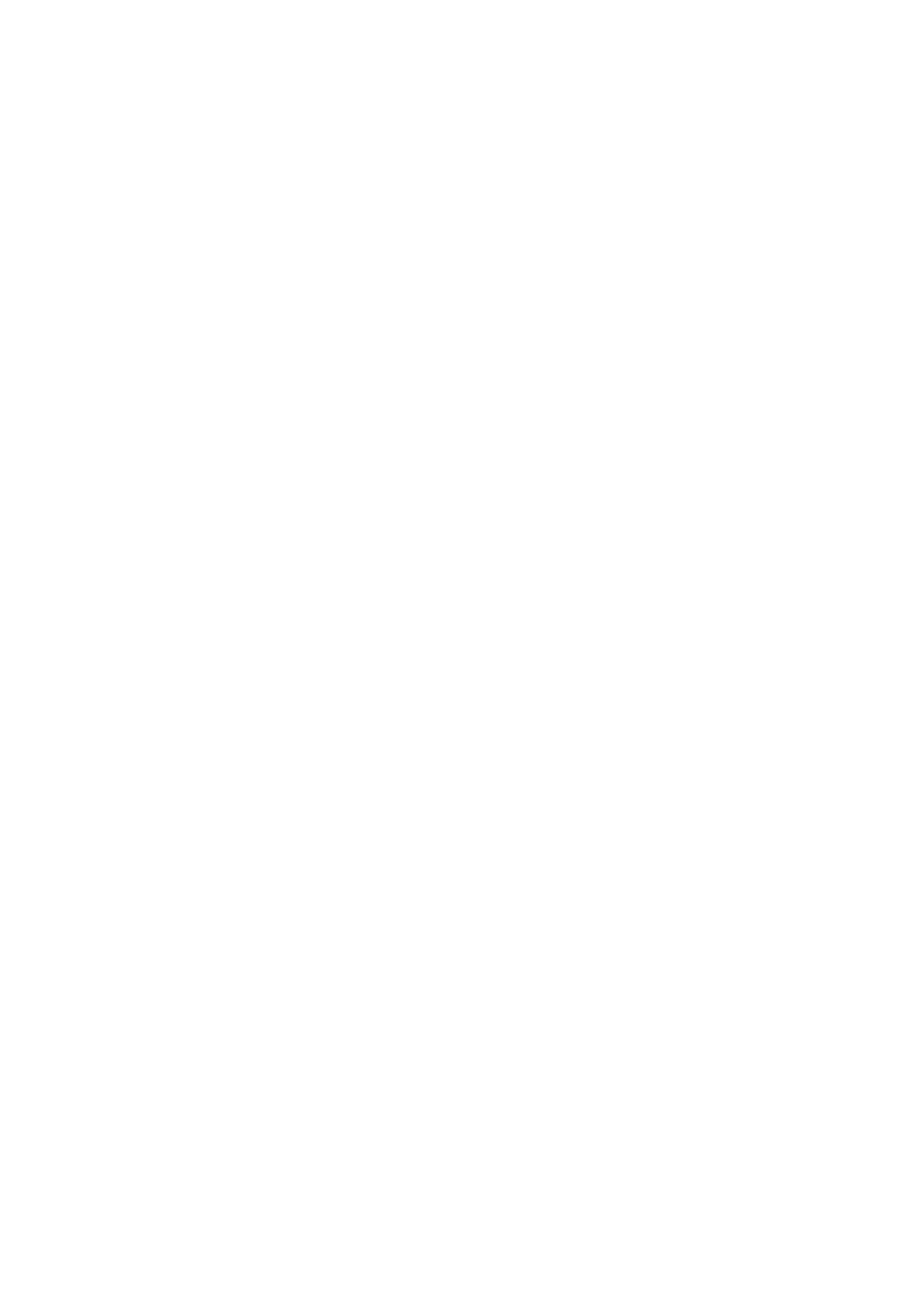

Materials description

Internal frame: poplar plywood 18 mm thick.

Padding: differentiated-density polyurethane foam.

Base: tubular metal base Ø 16 mm, available chromed or powder-coated painted.

Upholstery: non removable cover.